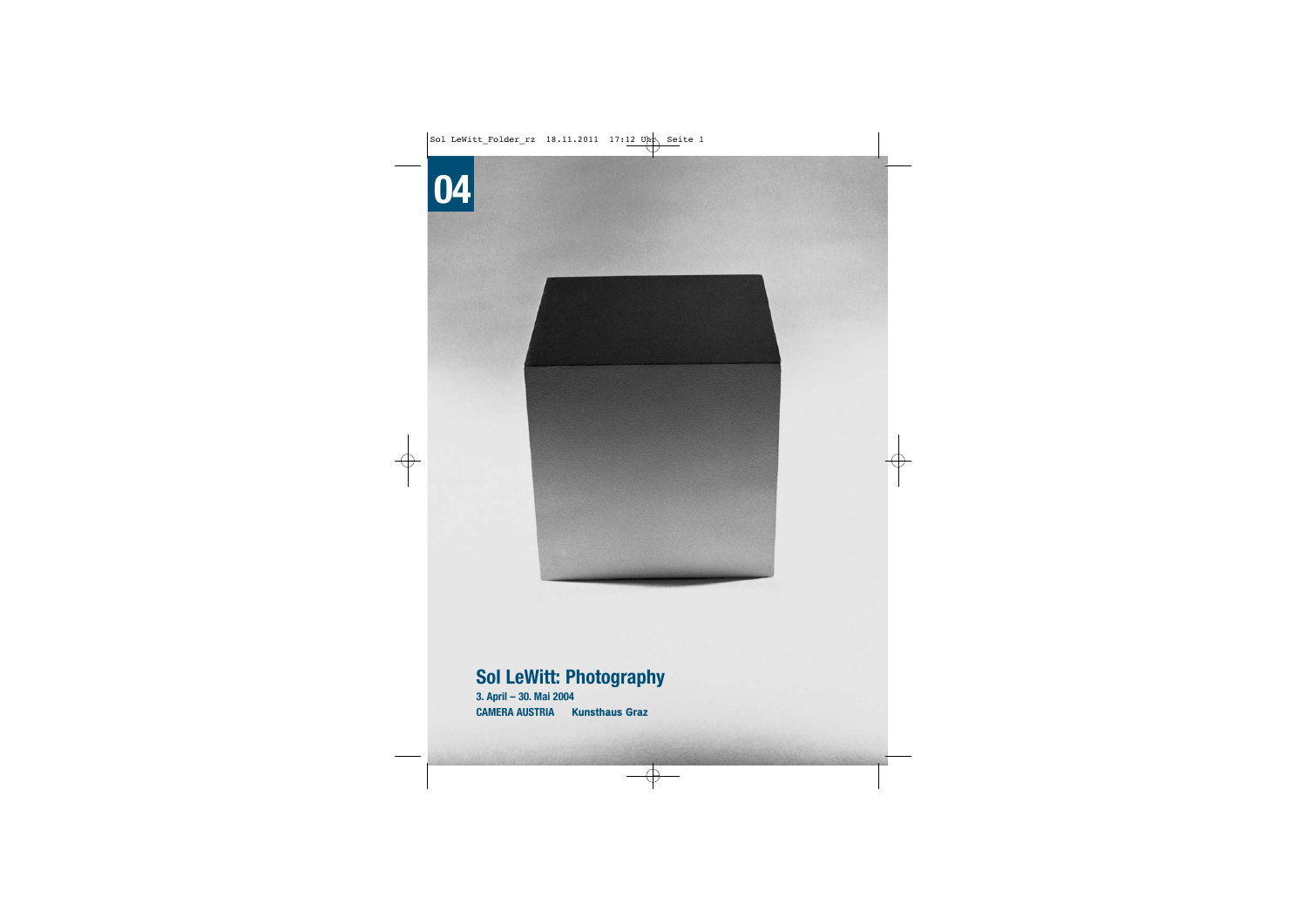### **SOL LEWITT: PHOTOGRAPHY**

Sol LeWitt ist als Pionier der Konzeptkunst der 60er Jahren einer der einflussreichsten zeitgenössischen Künstler und ein wichtiger Theoretiker, bekannt vor allem für seine minimalistischen Skulpturen und Wandmalereien. Seine Bekanntheit steht dabei in paradoxem Widerspruch zu der gemeinsamen Grundlage aller seiner Arbeiten: die Bedeutung des Künstlers für die Kunstproduktion zu minimieren. Während seiner langen Karriere hat Sol LeWitt seine Grundideen allerdings in einem anderen Format entwickelt, das oftmals von der Bedeutung seiner Skulpturen und Wandmalereien überschattet wird: Fotografie. Parallel zur orts-spezifischen Arbeit "Wall", die Sol LeWitt für das Kunsthaus Graz entwickelt hat, zeigt Camera Austria mit "Sol LeWitt: Photography" die wichtigsten fotografischen Arbeiten der letzten 40 Jahre, darunter auch die wohl einflussreichste Serie "Autobiography" (1980), ein Selbstporträt durch Fotografien von Gegenständen in LeWitts Studio und seinem Haus. Doch bereits davor hat Sol LeWitt viele der Ideen fotografisch untersucht und entwickelt, die auch sein Œuvre insgesamt kennzeichnen: In Serien wie "Muybridge I" (1964) fügt LeWitt Bewegung in ein unbewegtes Objekt ein; seine serielle und sequenzielle Arbeitsweise bildet wiederum die Grundlage für "Brick Wall" (1977), die von einem fixen Standpunkt aus den Blick auf eine unregelmäßig gelegte Ziegelmauer im Verlauf eines ganzen Tages zeigt. In "Cube" (1988) werden schließlich in 511 Fotografien die Licht- und Schattenveränderungen gezeigt, die neun Lichtquellen an einem einzigen, unbeweglichen Würfel erzeugen. Gezeigt wird aber auch ein Video des Bühnenbilds für Lucinda Childs' "Dance" (1979, Musik von Philip Glass) und alle Fotobücher des Künstlers.

Die Ausstellung "Sol LeWitt: Photography" wurde von George Stolz für La Fábrica / PHotoEspaña kuratiert und erstmals 2003 am ICO Museum in Madrid gezeigt. Die Ausstellung in Graz ist die einzige Präsentation im deutschsprachigen Raum und wurde in Kooperation mit dem Kunsthaus Graz realisiert. Die Ausstellung begleitet ein Buch (Englisch / Spanisch mit einem Supplement in Deutsch) mit zahlreichen Abbildungen, einem Essay des Kurators, Zitaten aus den Schriften LeWitts sowie ausführlichen bibliografischen Daten. Camera Austria hat in der Ausgabe Nr. 73/2001 die Künstlerbücher Sol LeWitts im Rahmen eines Gesprächs vorgestellt, das Andreas Reiter Raabe mit dem Künstler führte.

The exhibition "Sol LeWitt: Photography" was curated by George Stolz for La Fábrica / PHotoEspaña and had its first showing at the ICO Museum in Madrid in 2003; the exhibtion in Graz is the only presentation in the German-speaking area. The exhibtion is accompanied by a book publication (English / Spanish, with a German supplement) with numerous plates, an essay by the curator, quotes from LeWitt's writings, as well as extensive bibliographical data. Camera Austria has previously published a contribution on Sol LeWitt's artist books in connection with an interview with the artist led by Andreas Reiter Raabe in no. 73/2001.

**Dank an acknowledgements:** Sol LeWitt Foundation; Anne Morin / La Fábrica, Madrid; Günter Diem; Walter Rossacher; Kraschitzer Klimatechnik; Peter Hänsel.



Sol LeWitt, aus from: "Autobiography", 1980.

In conceptual art the idea or concept is the most important aspect of a work. When an artist uses a conceptual form of art, it means that all of the planning and decisions are made beforehand and the execution is a perfunctory affair. The idea becomes a machine that makes the art.

Im Rahmen der Konzeptkunst ist die Idee oder das Konzept der wichtigste Aspekt der Arbeit. Wenn ein Künstler eine konzeptuelle Form der Kunst wählt, bedeutet es, dass die gesamte Planung und alle Entscheidungen im voraus erfolgen und die Ausführung eine untergeordnete Rolle spielt. Die Idee wird zu einer Maschine, die die Kunst produziert. Sol LeWitt, "Paragraphs on Conceptual Art", in: Artforum, June 1967.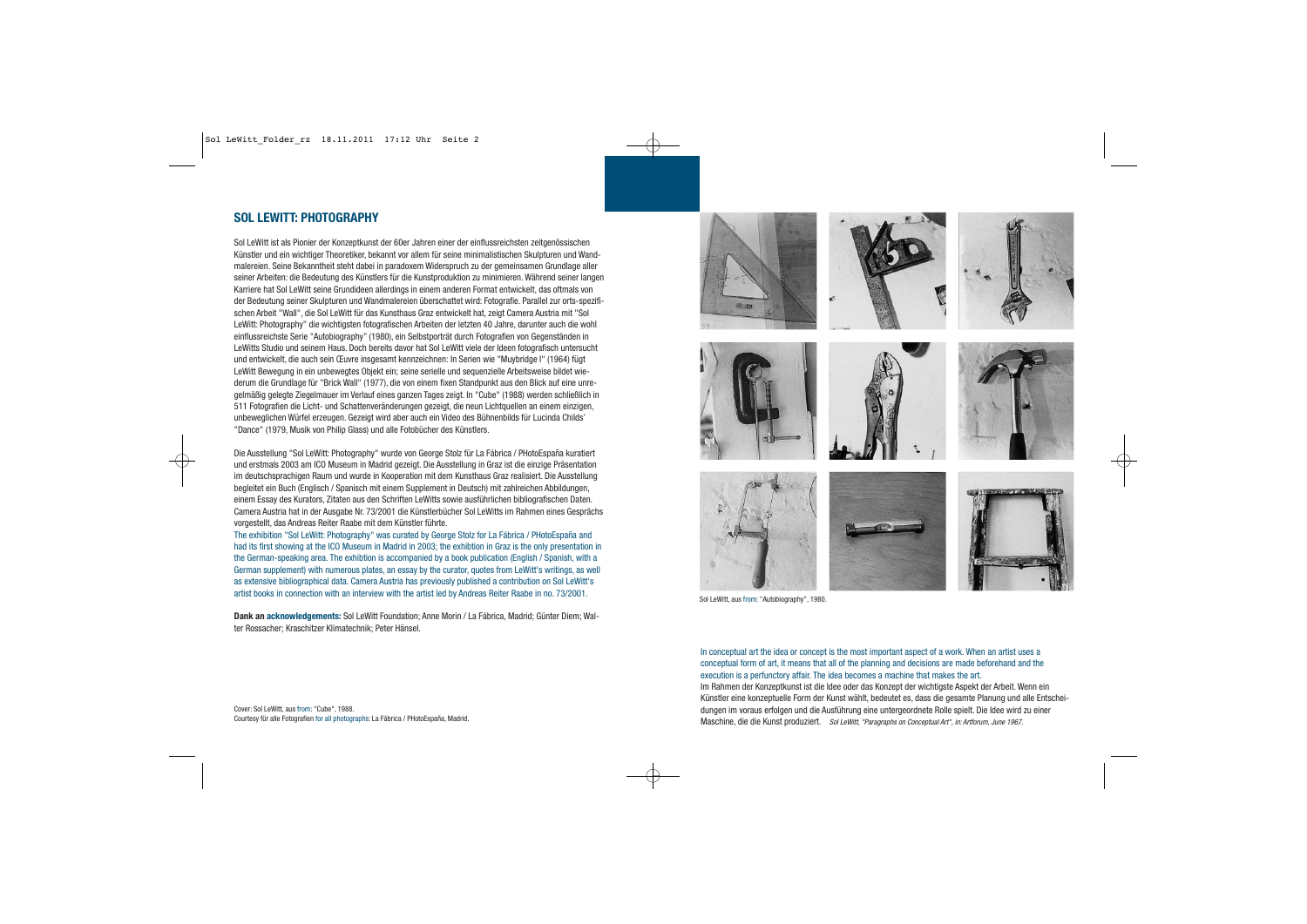

Sol LeWitt, aus from: "Muybridge I (Schematic Representation of Interior View)", 1964.

#### A running man in Muybridge was the inspiration for making all the transformations of a cube within a cube, a square within a square, a cube within a square, etc.

Ein laufender Mann bei Muybridge war die Inspiration dafür, all jene Transformationen eines Würfels innerhalb eines Würfels, eines Quadrats innerhalb eines Quadrats, eines Würfels innerhalb eines Quadrats etc. zu entwickeln.

Sol LeWitt, in: Andrew Wilson, "Sol LeWitt interviewed", Art Monthly, 164/1993.





#### **Sol LeWitt**

geboren 1928 in Hartford, Connecticut; Studium an der School of Visual Arts, New York; Grafikdesigner für den Architekten I. M. Pei; in den frühen 60er Jahren Buchverkäufer und Nachtportier am Museum of Modern Art, New York (mit u. a. Dan Flavin, Robert Ryman, Robert Mangold und Lucy Lippard); enge persönliche und künstlerische Kontakte mit KünstlerInnen wie Eva Hesse und Chuck Close; erste Einzelausstellung 1965 in der Daniels Gallery, New York; einflussreiche Schriften in den 60er und frühen 70er Jahren, u. a. "Sentences on Conceptual Art" und "Paragraphs on Conceptual Art"; 1978 Retrospektive im Museum of Modern Art; bis heute zahlreiche Einzel- und Gruppenausstellungen, Künstlerbücher, Aufträge für Denkmäler, Gedenkstätten und öffentliche Bauten; 2000 umfangreiche Retrospektive im San Francisco Museum of Modern Art, dem Chicago Museum of Contemporary Art und dem Whitney Museum of American Art, New York; zuletzt hauptsächlich ortsspezifische und raumbezogene Arbeiten.

> The most interesting characteristic of the cube is that it is relatively uninteresting. Compared to any other three-dimensional form, the cube lacks any aggressive force, implies no motion, and is least emotive. Therefore it is the best form to use as a basic unit for any more elaborate function, the grammatical device from which the work may proceed. Die interessanteste Eigenschaft des Würfels ist, dass er relativ uninteressant ist. Verglichen mit allen anderen dreidimensionalen Formen fehlt dem Würfel jede aggressive Wirkung, er beinhaltet keine Bewegung und ist am wenigsten gefühlsbeladen. Deshalb ist er die am besten geeignete Form, um sie als elementare Einheit für jede komplex ausgearbeitete Funktion zu verwenden, das grammatikalische Instrument, aus dem die Arbeit entwickelt werden kann. Sol LeWitt, "The Cube", in: Art in America, Summer 1966.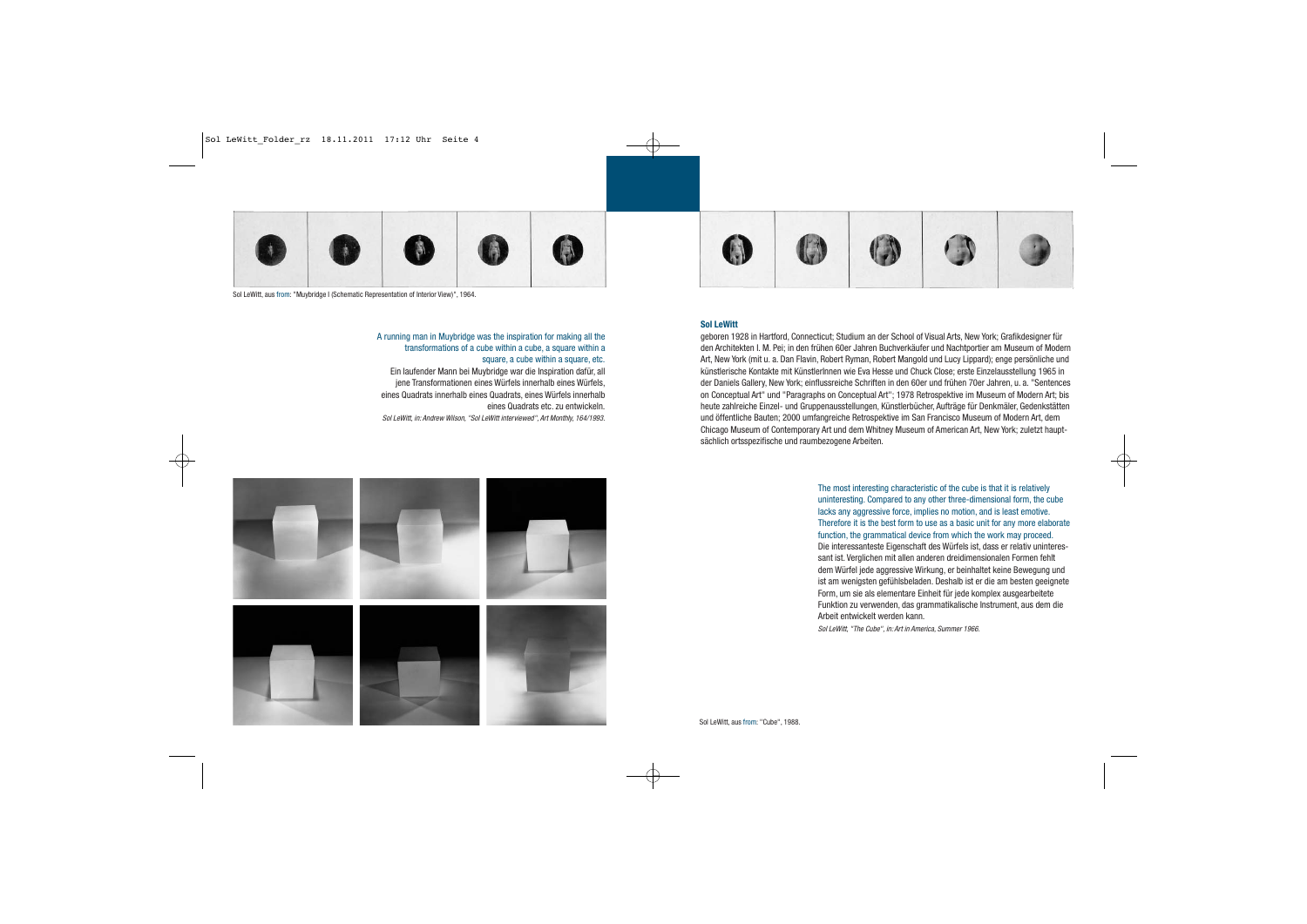## **SOL LEWITT: PHOTOGRAPHY**

Sol LeWitt is acclaimed as one of the most influential artists in today's art world as a pioneer in Conceptual Art in the 1960s, a top-ranking Minimalist sculptor, a major theorist and a world-renowned muralist. His great fame is well deserved and yet, perhaps paradoxically, the common thread unifying his long career is precisely his insistence on reducing the role that the artist's ego plays in creating works of art. Throughout his career Sol LeWitt has developed key ideas in another format that has often been overshadowed by his better-known achievements: photography. Presented parallel to the site-specific work "Wall" which Sol LeWitt created specifically for Kunsthaus Graz, "Sol LeWitt: Photography" presents, for the first time ever, an important overview of LeWitt's photographic works produced over some 40 years, among others his perhaps single most important photographic work "Autobiography" (1980), a portray of himself via photographs of everything in his home and studio. Long before "Autobiography", LeWitt used photography to investigate many of the same ideas that have characterized the rest of his œuvre: In pieces such as "Muybridge I" (1964) LeWitt incorporated movement into a stationary minimalist object, while also dividing and distributing the viewer's vision into sequences; the technique of working with sequences, which LeWitt has always used in his paintings and sculptures, is the basis for "Brick Wall" (1977), in which LeWitt photographed a brick wall from a fixed point over the course of an entire day. And in "Cube" (1988), LeWitt used 511 photographs and nine points of light to study the changes in light and shadow on a single, unmoving white cube. The exhibition also shows a video screening of LeWitt's photographic stage-set for Lucinda Childs' "Dance" (1979, music by Philip Glass), and a complete display of all LeWitt's many photography books.



Sol LeWitt, aus from: "Brick Wall", 1977 (Buchlayout layout for book).

#### **Sol LeWitt**

born 1928 in Hartford, Connecticut; studied at School of Visual Arts, New York; worked as a graphic designer for the architect I. M. Pei; worked in the early 1960's at the Museum of Modern Art, in the bookshop and as a night receptionist (coworkers included Dan Flavin, Robert Ryman, Robert Mangold, and Lucy Lippard); close personal and artistic relationships with artists such as Eva Hesse and Chuck Close; first individual show in 1965 at Daniels Gallery, New York; scan but seminal writings in the 1960's and early 1970's, such as "Sentences on Conceptual Art" and "Paragraphs on Conceptual Art"; retrospective at the Museum of Modern Art in New York in 1978; numerous individual and group shows, artist books, monumental and memorial works and works for public buildings; large-scale retrospective at the San Francisco Museum of Modern Art, the Chicago Museum of Contemporary Art and the Whitney Museum of American Art, New York, in 2000; he recently focused on creating site specific and space-oriented works.



I've always maintained in my work that there is a double focus and that the idea and the result of the idea are symbiotic and impossible to extract from one another. I never thought that if the thing existed only as an idea that it was a complete idea. I had the idea that the cycle had to be complete to be a work of art. Ich habe in meiner Arbeit immer daran festgehalten, dass sie einen zweifachen Fokus besitzt, und dass die Idee und das Resultat dieser Idee symbiotisch zusammenhängen und nicht das eine aus dem anderen abgeleitet werden kann. Ich habe nie geglaubt, dass etwas, das nur als Idee existiert, eine vollständige Idee darstellt. Meine Vorstellung war die, dass der Kreislauf vollendet sein müsste, um ein Kunstwerk bilden zu können. Sol LeWitt, in: Andrew Wilson, "Sol LeWitt interviewed", Art Monthly, 164/1993.